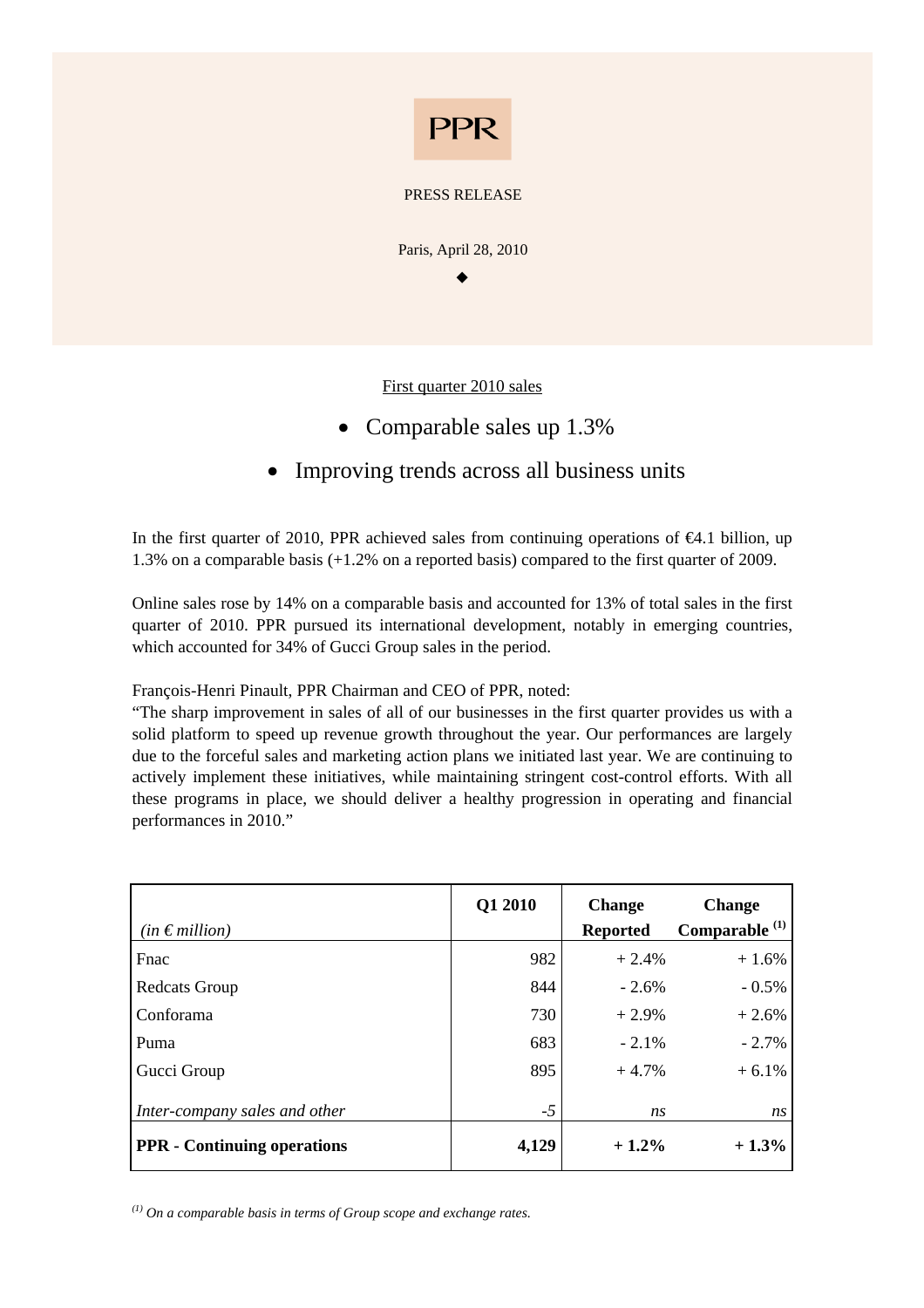## *Fnac*

Fnac's performance in the first quarter, with comparable sales up  $1.6\%$  (+2.4% in reported terms), builds on the improvement achieved in the second half of last year. In France, Fnac sales were roughly unchanged (-0.6%), with a sharp increase in online sales (+15%). The fnac.com site benefited from the successful launch of its marketplace section, whose scope was expanded in mid-February to include offers for smaller technical products. Sales of technical products in France were up, resulting in market share gains, whereas sales of editorial products were down. Fnac achieved another increase in sales outside of France, up 6.3% on a comparable basis. Sales rebounded sharply, significantly boosting market share, in Portugal and Spain. Brazil posted strong growth. Belgium, Italy and Switzerland achieved good starts to the year. In Italy and Spain, the launch of new Internet sites, leveraging the fnac.com platform, yielded promising results.

## *Redcats*

Redcats posted a notable improvement in activity in the first quarter, with comparable sales down just 0.5% (-2.6% in reported terms). Thanks to a renewed commercial offensive, La Redoute reversed earlier trends and posted stable sales in France this quarter. Outside of France, La Redoute achieved a 5% increase in sales in the quarter, boosted by online activity. Redcats achieved further sales growth in Scandinavia, up 1%. In the US, sales of Large Sizes rose 2%, driven by growth in home shopping, more than offsetting lower in-store sales. The Sports  $\&$ Leisure division posted a slight drop in revenues from high comps in the first quarter of 2009. Redcats achieved another strong increase in online sales, up 12%, accounting for 51% of total sales in the quarter.

#### *Conforama*

Now securely on the growth track, Conforama achieved its best quarter in two years and improved its performance month after month. Comparable sales were up 2.6% (+2.9% in reported terms) in the quarter. In France, sales were up 3%, with all product categories gaining market share, notably furniture, which had an outstanding performance. Online sales were up 46% in the period. Outside of France, Conforama sales rose 2.3% in the quarter, thanks to excellent performances in Spain/Portugal  $(+9\%$ , or  $+25\%$  restated for the closure of three stores in 2009) and Switzerland (+13%). In Italy, sales were down 11%; however, taking into consideration the closure of four stores last year, sales were down only 2% in the quarter.

#### *Puma*

In the first quarter, Puma comparable sales dropped 2.7% (-2.1% in reported terms). Activity in directly operated stores was impacted by store closures as part of the brand's network optimization plan. Wholesale revenues were down slightly. In the Americas, sales grew by 10%, driven by good performance in Footwear. Sales were lower in Asia-Pacific (-8%) and EMEA (-6%). Puma's activity level should rebound in the second half of the year, reflecting sustained order levels in most regions.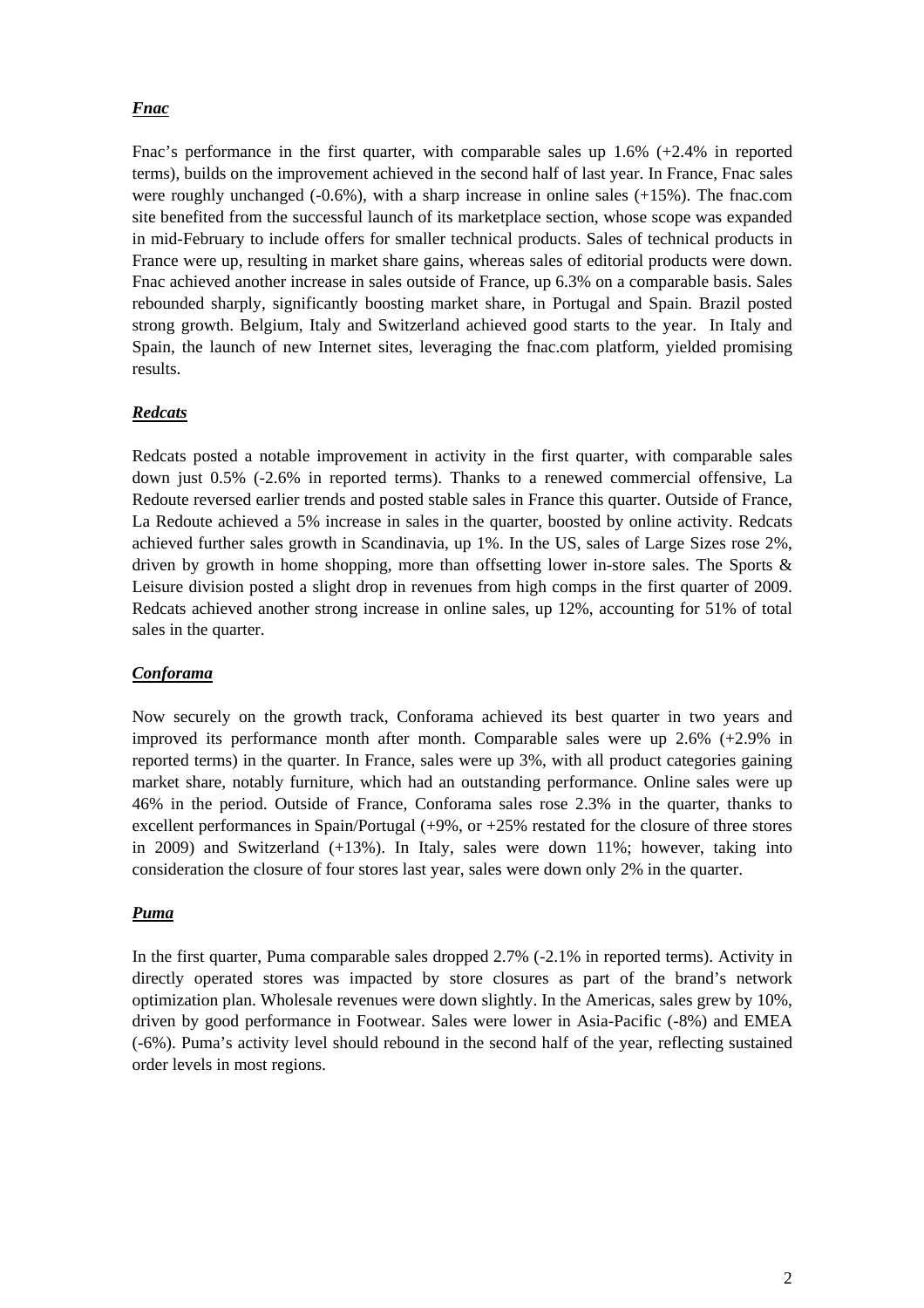#### *Gucci Group*

Gucci Group recorded a good start to the year, with comparable sales up  $6.1\%$  (+4.7% in reported terms) in the first quarter. Each of the Gucci Group brands posted higher revenues month after month during the period. Sales through directly operated stores (DOS) grew 9%, reflecting the strength of the brands. Wholesale revenues were stable in the quarter, and orders booked for the Autumn/Winter collections achieved highly positive trends. Sales of Leather Goods grew 9%. While emerging countries continued to drive the growth in sales in the period (+15%), all mature countries apart from Japan also posted solid trend improvements. Fueled by sales momentum in Greater China (+39%), revenues were up 22% in Asia-Pacific excluding Japan, a region that accounted for 29% of Gucci Group sales in the first quarter of the year. At the end of March 2010, the Gucci Group DOS network encompassed 615 stores, including 157 in emerging markets.

## *Gucci*

In the first quarter of 2010, comparable sales of Gucci rose by 5.3% (+3.8% in reported terms). A global corporate advertising campaign highlighting the house's unique craftsmanship heritage – "Forever Now" – was successfully launched in the quarter. Sales in DOS rose by 7%. Wholesale revenues rose slightly, while orders for the Autumn/Winter collection registered a double-digit increase compared to the prior year. Gucci recorded further strong growth in emerging markets (+16%), which accounted for 38% of its sales in the period. Sales rose 21% in Asia-Pacific excluding Japan, and 37% in Greater China alone, which accounted for 21% of Gucci sales. Western Europe, accounting for 30% of Gucci sales, posted solid growth (+11%). Sales of Timepieces, up 36% in the first quarter, confirmed the marketing momentum of this product category. At the end of March, the Gucci brand's retail network comprised 284 stores, including 92 in emerging countries.

#### *Bottega Veneta*

In the first quarter, comparable sales of Bottega Veneta rose 11.0% (+9.5% in reported terms). Sustained activity in the quarter was supported by an active communications strategy, which bolstered brand notoriety and enabled the house to record double-digit growth in all regions apart from Japan. In Asia-Pacific excluding Japan, now the house's largest region (31% of sales), Bottega Veneta posted another quarter of outstanding growth (+26%). The brand posted 61% sales growth in Greater China, accounting for 17% of sales in the period. Sales rebounded sharply in Western Europe (+29%) and North America (+13%). All collections enjoyed strong starts to 2010. In Leather Goods, sales were driven by iconic handbags. Orders for the Autumn/Winter collection were highly promising. The Bottega Veneta DOS network comprised 137 stores at the end of March, including 39 stores in emerging markets.

## *Yves Saint Laurent*

Comparable sales of Yves Saint Laurent dropped 0.7% in the quarter (-1.7% in reported terms). DOS sales grew by 12% with increases in all regions, including Japan. Wholesale revenues were down 19% in the quarter, but orders for the Autumn/Winter collection posted double-digit growth. Royalties from fragrances and cosmetics rose 8%. Sales of Leather Goods achieved further growth, fueled by continued demand for historical lines (Muse, Muse 2) and the successful launch of the Roady handbag. Asia-Pacific excluding Japan posted sharply higher sales (+19%) in the quarter, accounting for 14% of the total. Sales rebounded in North America  $(+10%)$  and Japan  $(+2%)$ , but were down in Western Europe  $(-6%)$ , due to a sharp drop in wholesale. Yves Saint Laurent operated 66 stores at the end of the quarter, and is pursuing the regional rebalancing of its network.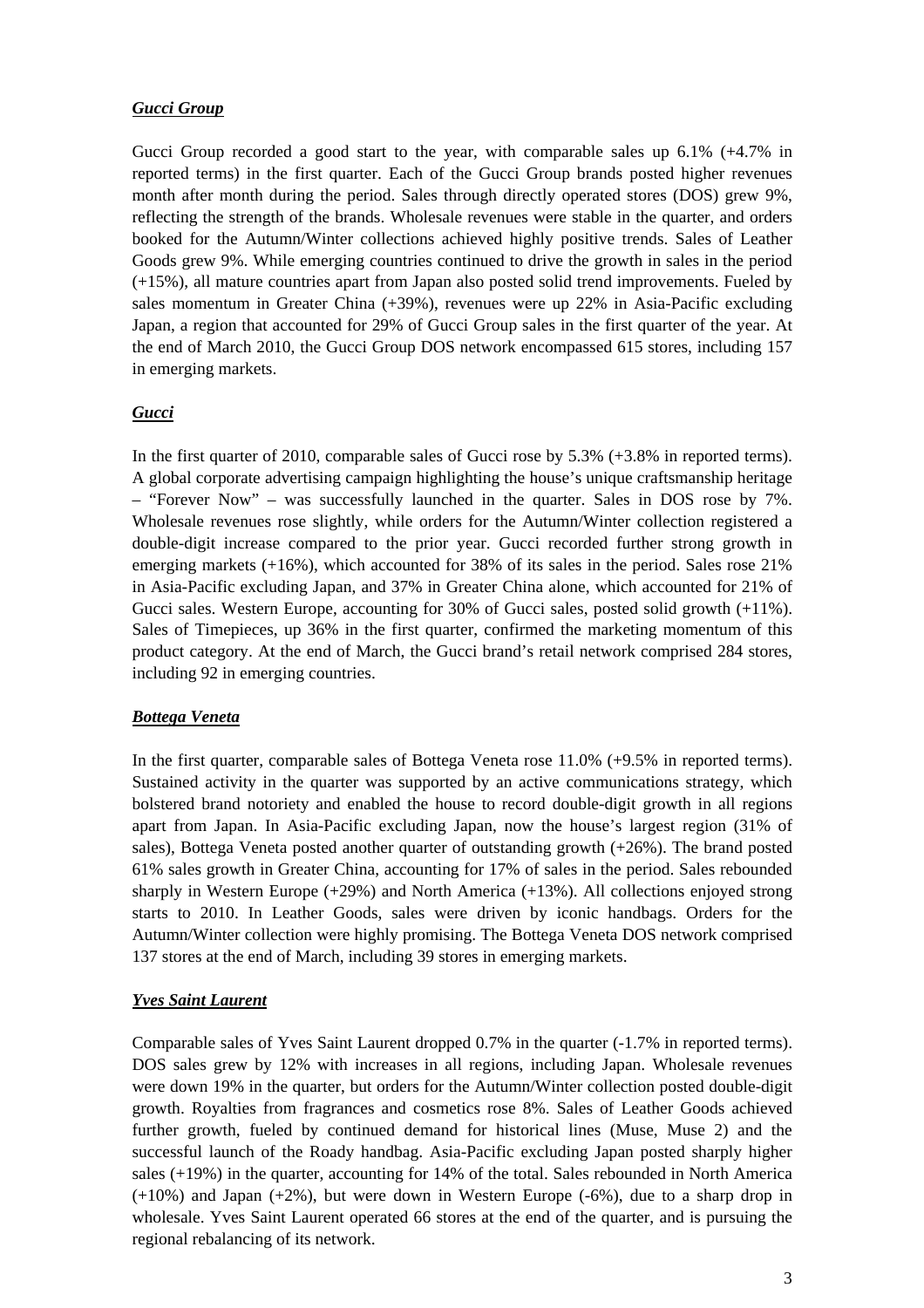## *Other Brands*

Comparable sales of the Gucci Group's Other Brands rose by 8.9% in the quarter (+7.6% in reported terms). Balenciaga posted double-digit growth, driven by the extraordinary success of its collections and high visibility afforded by the launch of its new fragrance for women. Boucheron enjoyed a good start to the year in watches and jewelry; its Cirque du Soleil collection was praised around the world. At Sergio Rossi, sales were mixed by region. Alexander McQueen posted exceptional growth in the period. Stella McCartney had remarkable performances, notably in ready-to-wear and handbags. The DOS network of the Other Brands comprised 128 stores at the end of March.

## *Significant events since January 1, 2010*

On March 10, 2010, Puma announced that it had signed an agreement with Acushnet, pursuant to which Puma acquired 100% of Cobra, a golf equipment maker. This acquisition encompasses the Cobra brand, inventories, intellectual property rights and contracts.

On March 25, 2010, PPR issued  $\bigoplus$ 00 million five-year fixed-rate notes bearing 3.75% interest.

THIS PRESS RELEASE IS A FREE TRANSLATION OF THE FRENCH ORIGINAL PRESS RELEASE. THE ORIGINAL FRENCH VERSION OF THIS PRESS RELEASE IS AVAILABLE ON OUR WEBSITE AT WWW.PPR.COM

Certain information included in this release may be forward-looking and is subject to important risks and uncertainties and factors beyond our control or ability to predict, that could cause actual results to differ materially from those anticipated, projected or implied. It only reflects our views as of the date of this presentation. No undue reliance should therefore be based on any such information, it being also agreed that we undertake no commitment to amend or update it after the date hereof.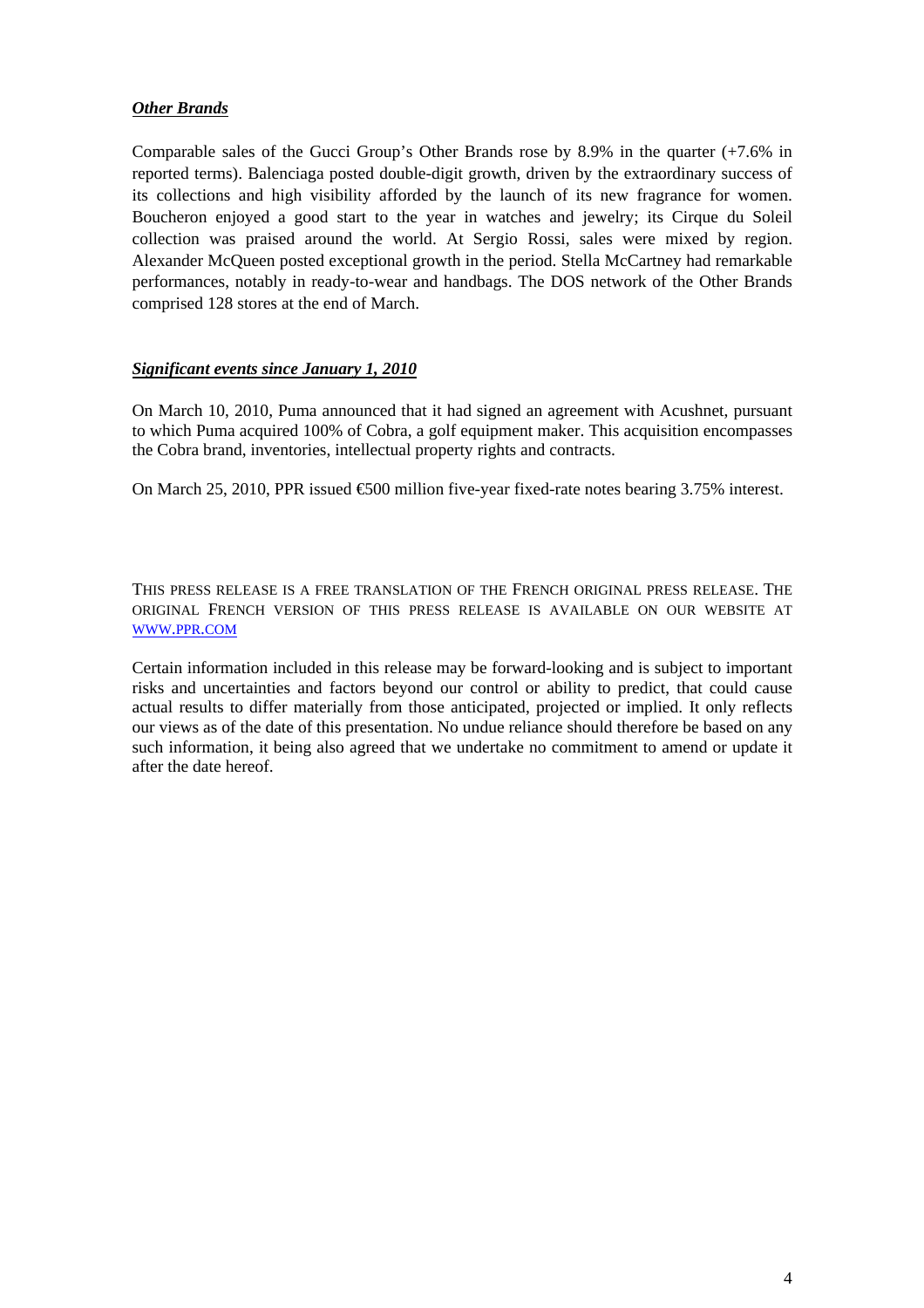## **CONFERENCE CALL**

PPR will hold a **conference call** for analysts and investors at **6:00pm** (Continental Europe); 5:00pm (UK); 12:00pm (East Coast, USA), on **Wednesday, April 28, 2010.**

Conference call dial-in:

| From France | $+33(0)170994273$      |
|-------------|------------------------|
| From the UK | $+44$ (0) 20 7138 0824 |
| From the US | $+1$ 212 444 0481      |

Access code: 4702526

**Replay** dial-in:

| $+33(0)$ 1 74 20 28 00 |
|------------------------|
| $+44(0)$ 20 7111 1244  |
| $+1$ 347 366 9565      |
|                        |

Access code for the replay: 4702526# (available until May 18, 2010)

#### **PRESENTATION**

The slides (PDF format) will be available ahead of the conference call at www.ppr.com

#### **About PPR**

PPR develops a portfolio of high-growth global brands. Through its Consumer and Luxury brands, PPR generated sales of  $\epsilon$ 16.5 billion in 2009. With approximately 73,000 employees the Group is present in 59 countries. PPR shares are listed on Euronext Paris (FR 0000121485, PRTP.PA, PPFP).

 $\bullet$ 

To explore the universe of PPR brands go to www.ppr.com: Fnac, Redcats Group (La Redoute, Vertbaudet, Somewhere, Cyrillus, Daxon, Ellos, The Sportsman's Guide, The Golf Warehouse and brands of the plus-size division), Conforama, Puma and the Luxury brands of Gucci Group (Gucci, Bottega Veneta, Yves Saint Laurent, Balenciaga, Boucheron, Sergio Rossi, Alexander McQueen and Stella McCartney).

| Contacts<br>Press:  | Charlotte Judet                                  | $+33(0)145646506$                              | cjudet@ppr.com                        |
|---------------------|--------------------------------------------------|------------------------------------------------|---------------------------------------|
| Analysts/Investors: | Alexandre de Brettes<br><b>Emmanuelle Marque</b> | $+33(01)$ 45 64 61 49<br>$+33(01)$ 45 64 63 28 | adebrettes@ppr.com<br>emarque@ppr.com |
| Website:            | www.ppr.com                                      |                                                |                                       |